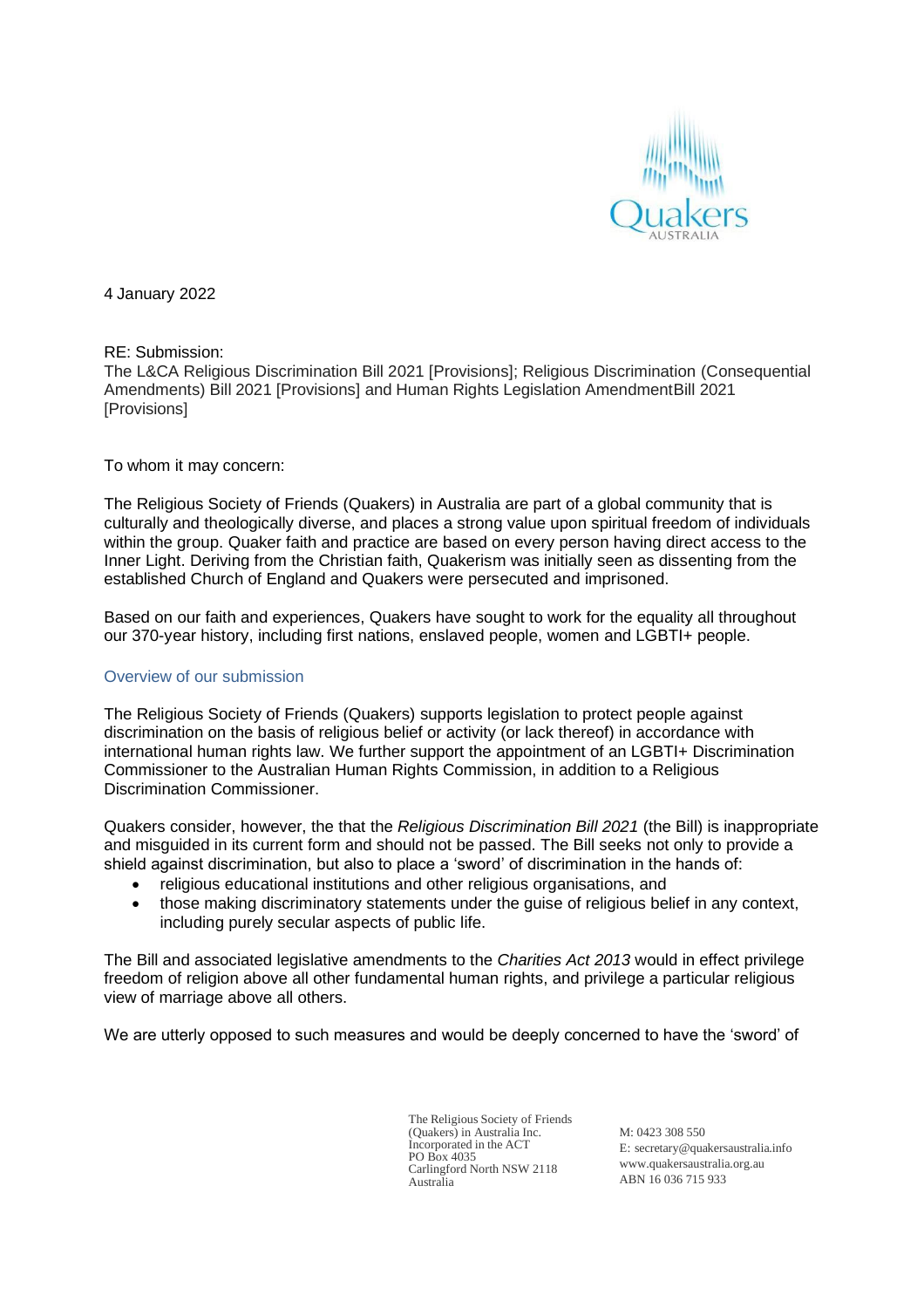discrimination forced into the hands of the Religious Society of Friends (Quakers). As a religious organisation, we seek instead to be held to the highest possible standards, including in recognising the equality of all people.

*Be patterns, be examples in all countries, places, islands, nations, wherever you come, that your carriage and life may preach among all sorts of people, and to them; then you will come to walk cheerfully over the world, answering that of God in every one.*

—George Fox, 1656

We support legislative protection of freedom of thought, conscience and religion in accordance with international human rights law

## *Recommendation 1:* **Legislation should be passed to protect freedom of thought, conscience and religion in accordance with international human rights law.**

Article 18 of the *International Covenant on Civil and Political Rights* (ICCPR) states that:

# *Article 18*

1. Everyone shall have the right to freedom of thought, conscience and religion. This right shall include freedom to have or to adopt a religion or belief of his choice, and freedom, either individually or in community with others and in public or private, to manifest his religion or belief in worship, observance, practice and teaching.

2. No one shall be subject to coercion which would impair his freedom to have or to adopt a religion or belief of his choice.

3. Freedom to manifest one's religion or beliefs may be subject only to such limitations as are prescribed by law and are necessary to protect public safety, order, health, or morals or the fundamental rights and freedoms of others.

4. The States Parties to the present Covenant undertake to have respect for the liberty of parents and, when applicable, legal guardians to ensure the religious and moral education of their children in conformity with their own convictions.

The aspects of 'public life' covered by Article 18 focus on the manifestation of religion or belief in worship, observance, practice and teaching. These are activities inherently linked with religious or belief. Quakers therefore welcome the protections against discrimination contained in sections 19 to 33 of the Bill to the extent they implement Australia's obligations as a State Party to the ICCPR and other international human rights conventions.

It is not clear, however, that sections 19 to 33 offer adequate protections for freedom of thought or conscience unconnected with religious belief, and therefore may fall short of fully implementing Australia's obligations as a Party to the ICCPR.

*Recommendation 2:* **Sections 19 to 33 of the Bill should be reviewed to ensure that that they fully implement Australia's obligations under Article 18 of the International Convention on Civil and Political Rights.**

#### We oppose discrimination in the name of religion

*Recommendation 3:* **Part 2 of the Bill privileges supposed rights of religious organisations over fundamental human rights of individuals and should be omitted.**

> The Religious Society of Friends (Quakers) in Australia Inc. Incorporated in the ACT PO Box 4035 Carlingford North NSW 2118 Australia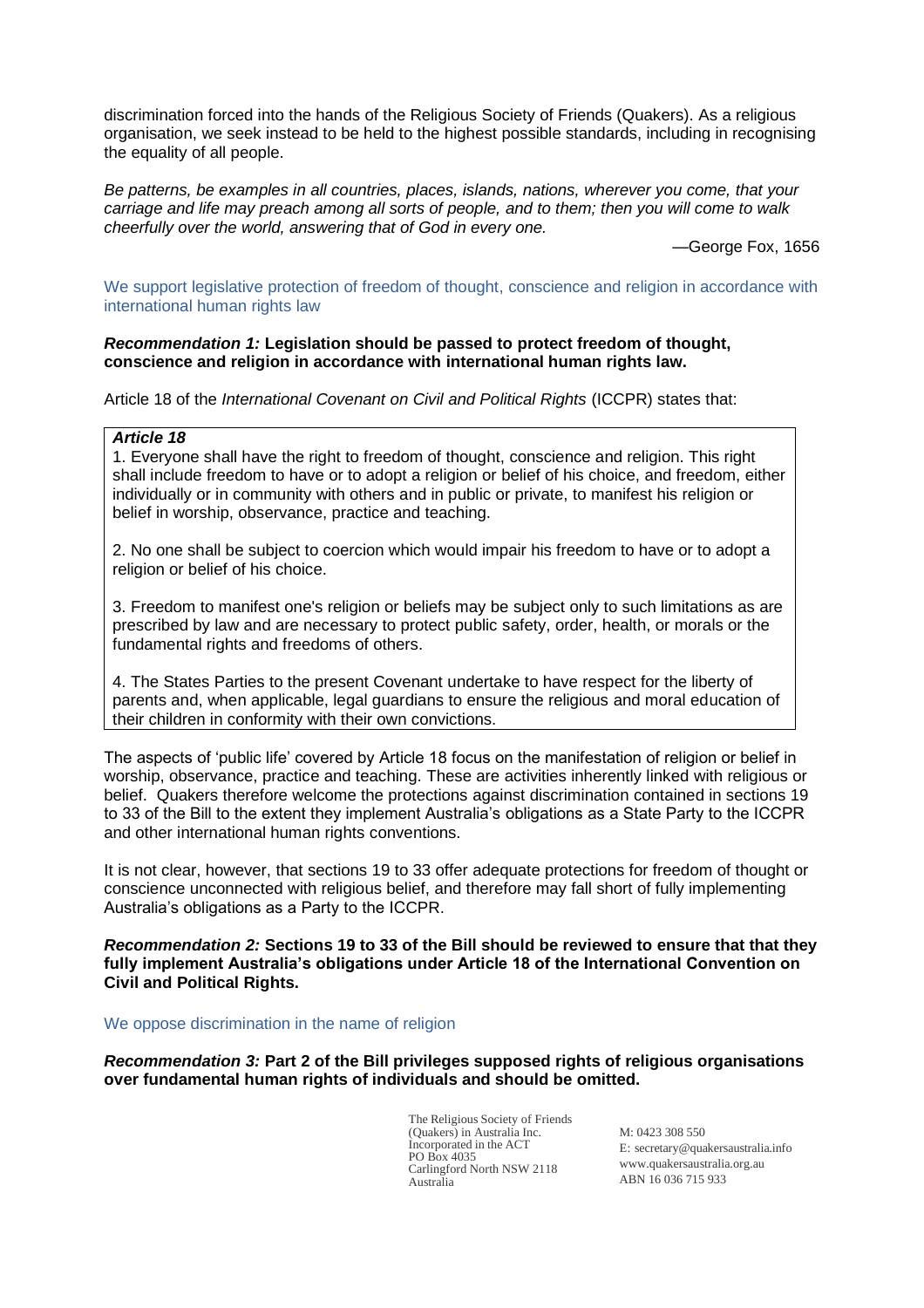Freedom of thought, conscience and religion, under international law, does not extend to allowing religious educational institutions and other religious bodies to deny people's fundamental human rights when making employment decisions or providing goods or services unrelated to religious worship, observance, practice, or teaching. Article 18 of the ICCPR is expressly subject to limitations prescribed by law necessary to protect the fundamental rights and freedoms of others.

Part 2 of the Bill as drafted privileges the religious expression of bodies corporate and associations over the fundamental human rights of individuals, giving religious bodies the ability to discriminate against individuals contrary to the protections offered by other anti-discrimination legislation. This is unnecessary and incompatible with the protections of freedom of thought, conscience and religion and has significant potential to harm members of the Australian community.

Section 7 permits religious bodies, including religious educational institutions, to discriminate on the basis of religious belief or activity, including in relation to work, education, access to premises and the provision of goods, services and accommodation. This exception to anti-discrimination is too broad. The Bill does not require that the work, education, access to premises or provision of goods, services or accommodation be linked to religious worship, observance, practice or teaching.

At the very least, the exception in section 7 should require a clear link to religious worship, observance, practice or teaching, for example:

- employing people for the conduct of religious services, the provision of pastoral care, or to provide religious education,
- permitting or restricting access to premises during a religious service or activity, or
- providing goods, services or accommodation necessarily linked to religious activity, e.g. accommodation provided for religious education courses or goods required for the purposes of engaging in religious observance.

It is difficult to see any justification for the exception in section 7 to extend to:

- religious educational institutions employing teachers for the teaching of secular subjects such as English, mathematics, science or physical education,
- religious bodies providing accommodation to members of the public for purposes unrelated to religious observance or teaching, or
- religious bodies providing goods or services unrelated to religious observance.

Permitting religious discrimination in these circumstances risks substantially undermining all other Commonwealth, State and Territory anti-discrimination legislation: religious bodies could simply require people employed in substantially secular roles to hold and express beliefs contrary to their own fundamental human rights. For example, requiring a maths teacher to believe that 'marriage is between a man and a woman only' could, in effect, permit discrimination against an LGBTI+ person from being employed to teach maths on a basis completely unrelated to their competence or ability. We query how this would protect freedom of thought, conscience and religion.

Similarly, it is difficult to see how section 9—permitting religious hospitals, aged care facilities, accommodation providers and disability service providers to discriminate in matters of employment—protects freedom of thought, conscience and religion. It extends to roles unrelated to religious observance or teaching and therefore appears to do the opposite. We cannot see how freedom of thought, conscience and religion is protected by requiring medical practitioners, nurses, administrators, cooks, cleaners, gardeners and other service providers to modify or suppress their own religious beliefs to gain employment in non-religious roles. In smaller communities, there may be limited opportunities for alternative employment in these fields than with a religious hospital, aged care provider etc.

> The Religious Society of Friends (Quakers) in Australia Inc. Incorporated in the ACT PO Box 4035 Carlingford North NSW 2118 Australia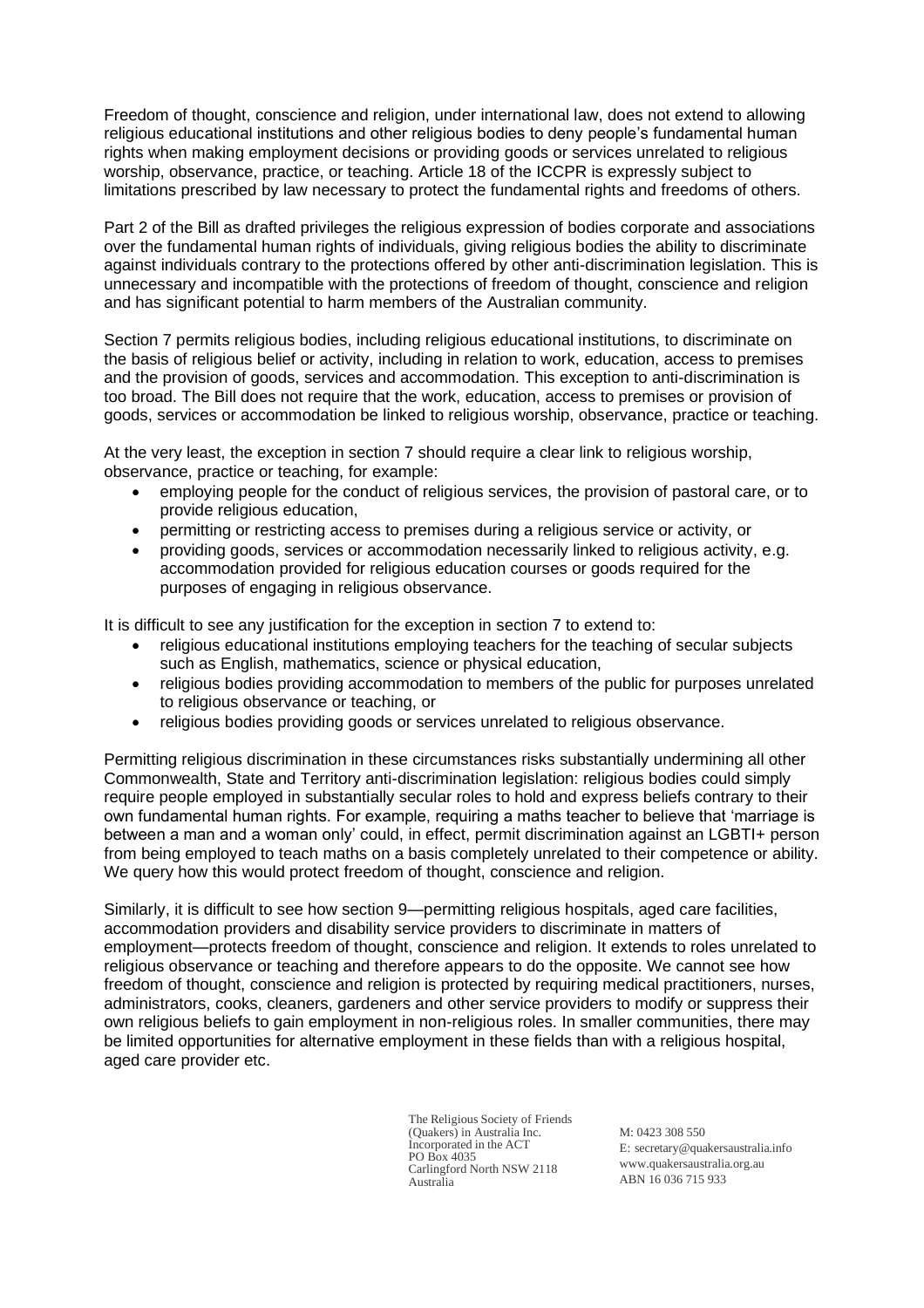### We oppose protections for expressions of religious intolerance

## *Recommendation 4:* **Section 12 of the Bill risks protecting expressions of religious intolerance in secular contexts and should be omitted.**

Freedom of thought, conscience and religion, under international law, does not appear to extend to protection of expressions of intolerance on the grounds of religious belief. On the contrary, Article 4 of the United Nations *Declaration on the Elimination of All Forms of Intolerance and of Discrimination Based on Religion or Belief* calls on all States to 'take all appropriate measures to combat intolerance on the grounds of religion or belief'.

Section 12 of the Bill would protect any statement of religious belief from being found to be discriminatory, even in substantially secular aspects of public life such as in workplaces. The limitations placed on this exception are far too narrow: a genuinely held statement of belief must 'threaten, intimidate, harass or vilify a person or group' or 'advocate for the commission of a serious criminal offence' before losing this protection.

As noted above, the protection of freedom of thought, conscience or religion under international human rights law does not extending to protection of religious intolerance. There is significant scope for religious intolerance that falls far short of threats, intimidation, harassment or vilification. For example, the Bill would seem to offer protections to 'moderately expressed' religious beliefs such as:

- condemning people of other religious beliefs or no religious belief, LGBTI+ people, unmarried people who have children, etc.
- denying the equality of women or persons with a disability, etc.

If such views were expressed in a secular context such as a workplace or in the provision of essential services such as medical care, the Bill as currently drafted appears to prevent any action being taken under Commonwealth, State or Territory anti-discrimination legislation.

# We support a legislative opt-out for religious bodies and other religious organisations

# *Recommendation 5:* **Religious bodies and organisations should be given a legislative right to opt out of the exemptions in Part 2 of the Bill, to allow them to remain subject to all Commonwealth, State and Territory anti-discrimination laws.**

Quakers have sought to bear witness to the equality of people throughout our 370-year history. We have not always succeeded and we recognise that equality is a journey, not a destination. As such, Quaker organisations seek to treat all people equally and celebrate the gifts that diversity in age, race, ability, sex, gender and sexual orientation bring to us all. We have no desire to take up the 'sword' of discrimination against our fellow human beings.

It would be a cause of great concern if the right to discriminate on religious grounds were extended to Quaker organisations against the fundamental principles of our faith and practice. Similarly, we would be distressed if any person purported to rely on Quaker beliefs to justify discrimination under the Bill.

> The Religious Society of Friends (Quakers) in Australia Inc. Incorporated in the ACT PO Box 4035 Carlingford North NSW 2118 Australia